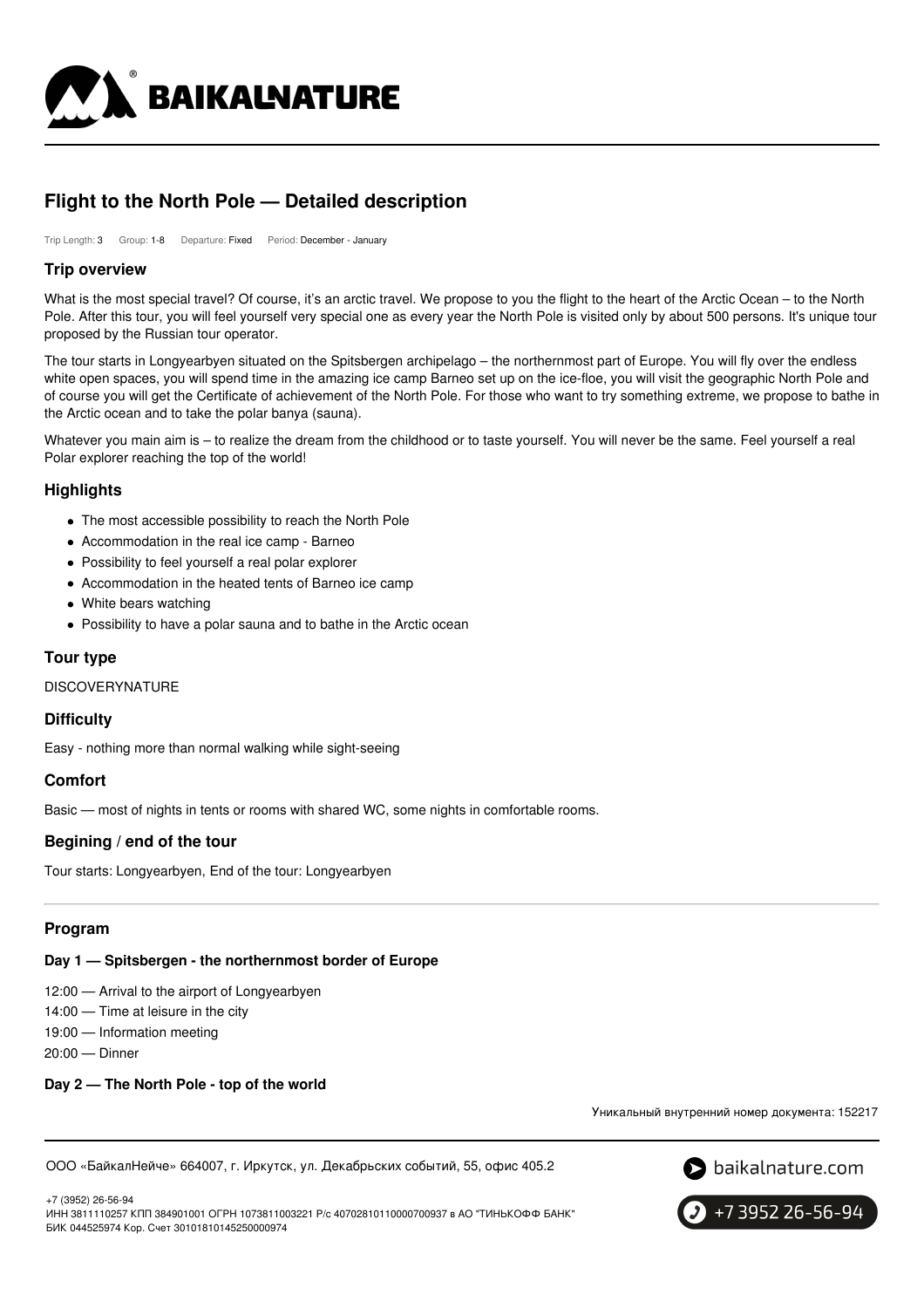

- 09:00 Transfer to the airport
- 12:00 Arrival to the Barneo ice camp
- 13:00 Lunch in the camp
- 15:00 Flight to the North Pole
- 19:00 Dinner in the camp

#### Overnight in the heated tents

Hotels: Accommodation in the Barneo ice camp, Tent for 10-12 persons Comfort: Simple comfort accommodation, toilet outdoors, banya

#### **Day 3 — Day in the arctic camp**

- 09:00 Breakfast
- 11:00 Free time at Barneo 13:00 — Lunch 15:00 — Flight to Longyearbyen 18:00 — Transfer to the chosen hotel

# **Departures**

| 13.04.2019<br>19700.00 EUR<br>15.04.2019 | <b>Start</b> | End | Basic price per person |
|------------------------------------------|--------------|-----|------------------------|
|                                          |              |     |                        |

# **Note**

The price is indicated for 1 person and fixed in euros. 15 kilos of luggage for the charter flights. Overweight luggage — 25 Euro/kilo. The optional activities are to be booked in advance. Please, contact us before your departure.

# **What's included**

#### **Price includes**

- Accommodation as per itinerary
- Transport as per itinerary
- Transfer from airport / railway station on first day
- Transfer to airport / railway station on last day
- Ski rental

+7 (3952) 26-56-94

- English-speaking guide services
- Meals according to the program

# **Checklist & Equipment**

You will need in Russia in winter:

- to protect yourself from the cold weather;
- to protect yourself from the wind;
- to protect your feet from moisture;
- to protect yourself from the sun's reflection from ice and snow.

Allow the system of "three layers":

The first layer, called "second skin", determines the performance of the other two layers. It will transport sweat to the next layer and dry quickly to avoid cooling after exercise. Therefore forget the cotton retains moisture in the skin and choose underwear in synthetic fabrics.

Уникальный внутренний номер документа: 152217

ООО «БайкалНейче» 664007, г. Иркутск, ул. Декабрьских событий, 55, офис 405.2





ИНН 3811110257 КПП 384901001 ОГРН 1073811003221 Р/с 40702810110000700937 в АО "ТИНЬКОФФ БАНК" БИК 044525974 Кор. Счет 30101810145250000974

#### **Price does not include**

- Personal expenses and tips
- Visa fees and travel insurance
- Banya
- Airline tickets
- Optional activities
- **•** Beverages